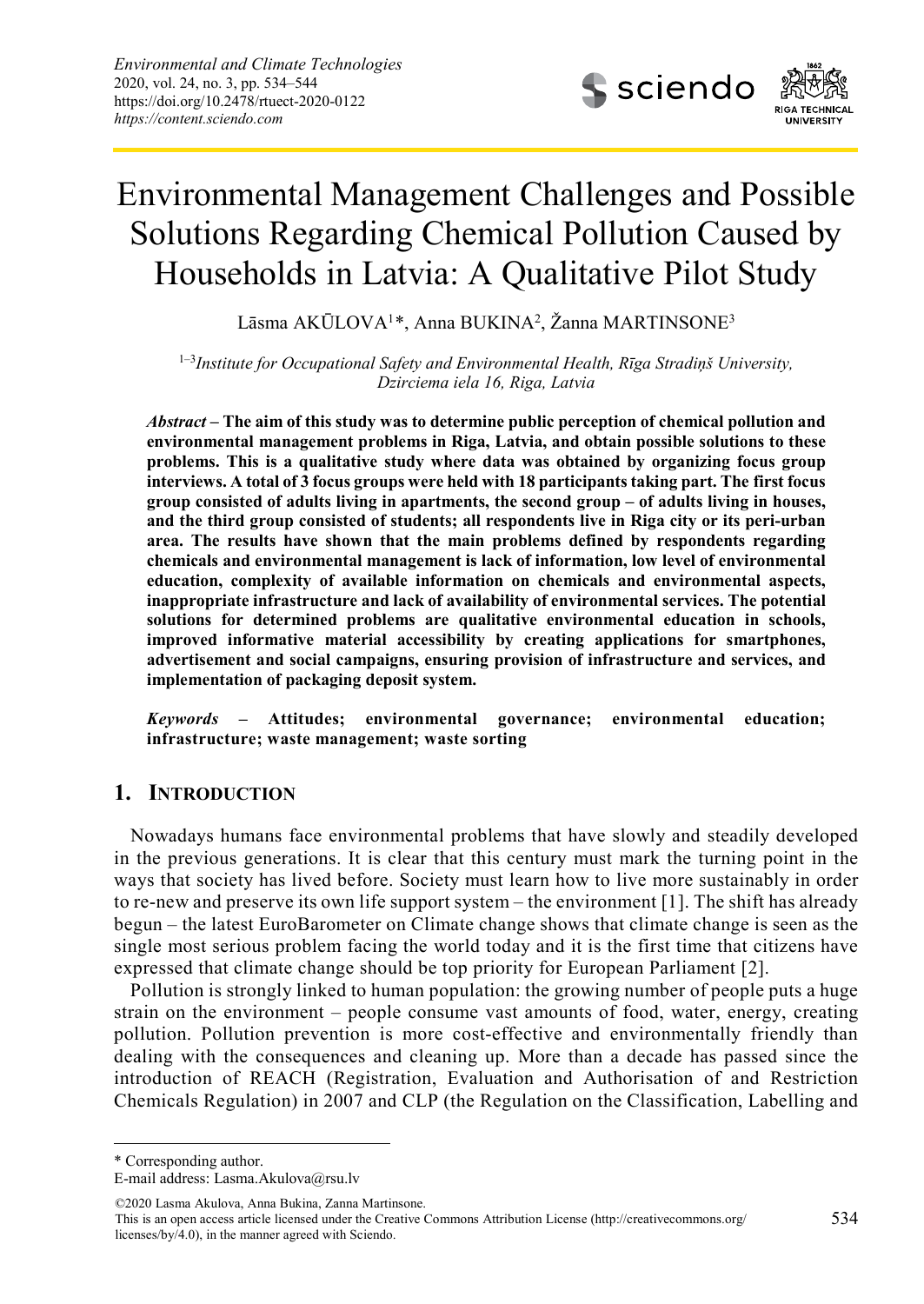Packaging of substances and mixtures) in 2009 and it is believed that it has improved consumer confidence in chemicals use meaning that more EU citizens feel that in the last 10 or 15-years chemical safety has improved [3].

Anthropogenic chemical pollution impacts the environment by unsafe use and management of chemicals. Since most of the chemical pollution is man-made, prevention of it would be to address the main source – humans [4], and this is where environmental management plays a significant role. Through the systems of environmental management it is possible to change the pace of environmental pollution by approaching environmental challenges with "focusing on environmental regulations and standards, and customer requirements. It is based on the need to respond proactively to the management of natural environment by conducting lifecycle assessment to lessen environmental burden and optimize the use of limited natural resources". [5]. Environmental management aims to manage the impacts of everyday life on environment and strives to lessen environmental degradation. Management consists of many subthemes; however, it starts from society and its defined environmental objectives represented by governments and regulators. The impact of society opinion is crucial in understanding ways for policy makers to address the environmental issues of today [6].

Households as major contributors to chemical pollution have emerged as a problem during previous projects and studies in Europe [7]–[9] showing that households excerpt a vast majority of harmful substances through waste waters [8] and actions like cooking, heating, usage of personal care products and cleaning agents [10]. Waste, if not recycled, can pollute the environment as well, therefore research, for example, unsorted municipal waste analysis to determine its content for future waste management system improvements in this area is present [11]. The study concluded that total waste amount correlates with number of inhabitants, however, waste composition is influenced by other factors such as local system of waste management.

This issue is important both at regional and European levels – chemical pollution health impact and possibilities to lessen it has been a top priority for Horizon2020 Programme HBM4EU [12]. A recently carried-out project involving 9 Baltic Sea Region municipalities concluded that municipalities are key players in pollution reduction, because they can set strategic and tailored goals [13]. As a result of this project the municipality of Riga developed a strategy called Chemical Action Plan (CAP) for 2019–2024 including activities for raising public awareness on household chemical pollution [14].

The issue of pollution seeks for solutions and this study aimed to explore the starting point of it – citizens of households of Riga and its peri-urban area. To date no known qualitative research has been made to gather in-depth information as to why citizens of Riga find it hard to make environmentally friendly decisions and take sustainable actions and what are the solutions to these problems (in their opinion). The aim of this pilot study is to determine public perception of chemical pollution and environmental management problems in Riga, Latvia, and obtain solutions to these problems. It also aims to explore the information gaps so that guidelines and recommendations could be given to authorities for future project planning.

## **2. METHODS AND METHODOLOGY**

Qualitative research offers in-depth opinions to describe the respondents' point of view [15]. Purposive sampling technique was used to select participants for this study. The primary data source were individuals living in Riga and its peri-urban area. Riga, as the capital city, has the largest urban area in Latvia. The individuals had to be at least 18 years old and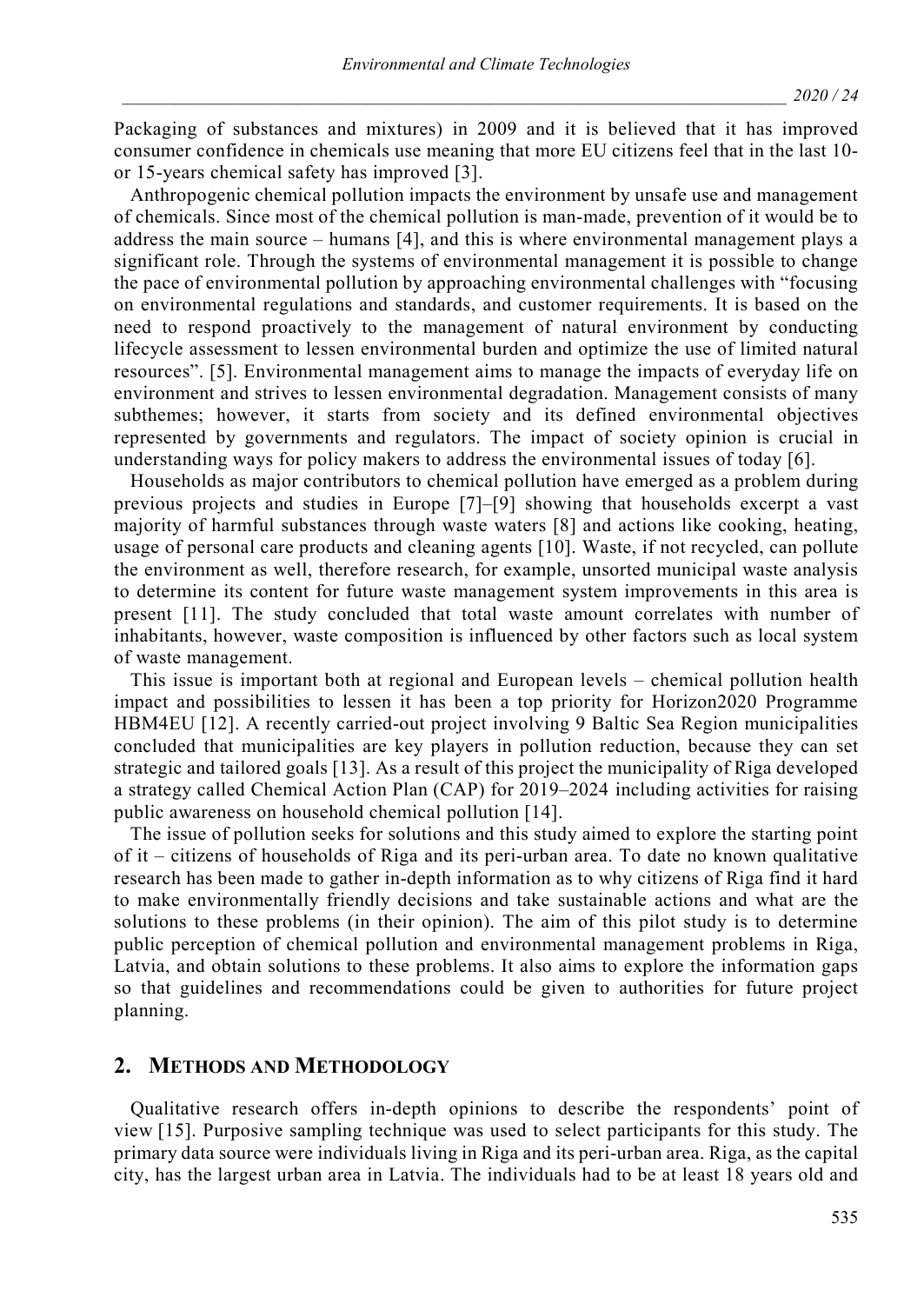not exceed the age of 64, so they would still be part of the active population. The participants had to be at least students enrolled in higher education institution since age and education level has an impact on one`s environmental awareness [2], [16], [17].

A convenience sampling method was used to gather respondents, meaning that information about taking part in a focus group was spread via social channels (colleagues' and friends' resources as well as social platforms such as Facebook and Instagram) for individuals living in apartments or houses in Riga or its peri-urban area. Those that agreed were asked to come for the interview in Rīga Stradiņš University settings, but the student group was drawn together using workspace as a source – an office in Riga`s peri-urban area offered to hold the focus group at their setting for their convenience and the interviewer did the interview there.

The study model of using focus group interviews for in-depth information about household chemical pollution was mostly taken from a Horizon 2020 co-funded effort of 30 countries, the European Environment Agency and the European Commission, called "HBM4EU". Rīga Stradiņš universities Institute for Occupational Safety and Environmental Health is one of the partners included in this programme and therefore has access to study protocols and reports (not publicly available). In one of these studies carried out in Austria, a similar approach was chosen, concluding a focus group of 14 respondents whose responses were then analysed and used for informing policy makers to improve the protection of European citizens' health from chemical exposure [12].

Three focus group interviews were conducted for data collection within this qualitative research. Two focus groups consisted of adults living either in apartments ( $N = 8$ ) or houses  $(N = 5)$  within Riga city or Riga peri-urban area. The third focus group was conducted in an office setting, consisting of students living in Riga  $(N = 5)$ . All focus group interviews were conducted in October – November 2019. Each interview lasted no more than 90 minutes and the interviewer followed an interview guide consisting of open-ended questions regarding their opinions on chemical pollution, the ways their housing attributes to it; waste management; environmental information availability and health effects of environmental pollution. A total of 18 participants were interviewed in the focus groups, 9 women and 9 men, respectively with age ranging from 19 to 52. Although the size of the study group is 18 respondents, research shows that in qualitative research studies as little as 12 respondents can be enough when no important opinions arise and meet the "thematic saturation" [18].

This study was approved by the Ethics Committee of Rīga Stradiņš University. Informed written consents were obtained from participants prior data collection. The interviews were tape-recorded, then transcribed and analysed using thematic analysis.

## **3. RESULTS**

This section summarizes the results of focus group interviews describing respondents opinions on problems they identified regarding environmental pollution and environmental management topics followed by their proposed solutions to improve the situation. The main problems identified by respondents were lack of information and environmental education, infrastructure provision and access to the services, responsibility and environmental management. The identified issues are described in the following sub-sections. At the same time, it should be taken into account that no evaluation of indoor air pollution was made in this study.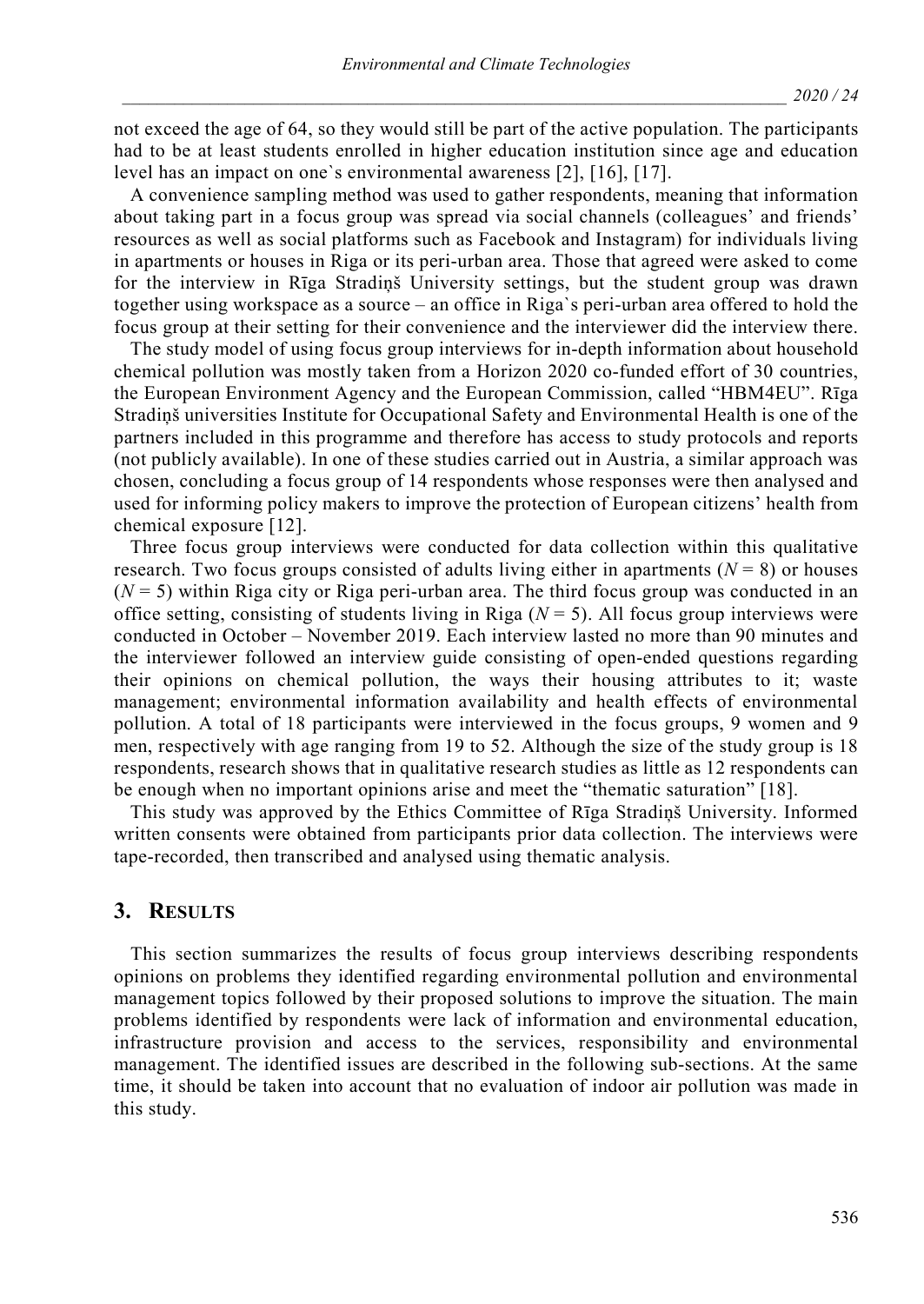## *3.1. The Lack of Information and Environmental Education*

The biggest part of research participants noted that the lack of information and environmental education, as well as complexity of available information were the main problems that determined their own actions and actions of other inhabitants of Riga. The lack of information and environmental education were mentioned while talking about hazardous waste management (drugs, asbestos slate, paints and varnishes, waste oils, tires, light bulbs), large garbage management, preparation of used packaging for waste recycling bins and waste sorting aspects, the meaning of the chemical products labelling and other topics. The participants of two focus groups (individuals living in apartments and individuals living in houses) mentioned lack of information in the society, whereas participants of the third focus group (students) expressed their own lack of knowledge about described environmental aspects.

Respondents noted that information about environmental topics and chemicals they are interested in is often complicated and difficult to understand. They believe that in order to understand it, they must seek for special motivation because the search for it is too time consuming and difficult.

- − On waste preparation for waste recycling bins: "You can certainly find resources in the Internet, where (it) is described  $-$  if there is this triangle, this number  $-$  it means this is washable or not. But this information is not easy to understand. (…) But about searching of information. The defined situation – I am interested in what should I do with an exact piece of plastics. I can't search "the triangle with the five in the centre", this won't bring me any good result."
- − On information: "We need everything to be fast. We are used to fast information."
- − On labelling: "About the same labelling. Tell me, what these substances are. I am not going to read this European long list (of chemicals), because if I do, I won't have any time to work, earn money or anything else".

#### *3.2. Inaccessible Infrastructure and Access to the Services*

Regarding decision making related to the chemicals and environment, focus group participants mentioned the importance of cost, infrastructure provision, availability of the service, functionality and effectiveness, simplicity, example, ecological safety and origin. It was also mentioned that the existing infrastructure and service availability is one of the most important factors that determines their actions.

The importance of infrastructure and service availability was mentioned by respondents in relation to large garbage management, tire management, old clothing management, and connection to the centralized networks, invalid electrical equipment and battery management, particularly in relation to the waste recycling aspects. Infrastructure and service availability were mostly mentioned in negative aspect – the lack of infrastructure or service was noted as the main factor for not recycling their waste:

"I don't sort waste because there is no place besides my house where anyone can hand over sorted waste. Because I just don't want to go to the nearest container for 10 minutes."

"I don't sort because I live in the house and we get every two weeks a car to collect our garbage. And it wasn't offered to install specialized containers for waste sorting. This is the only reason why I am not sorting waste."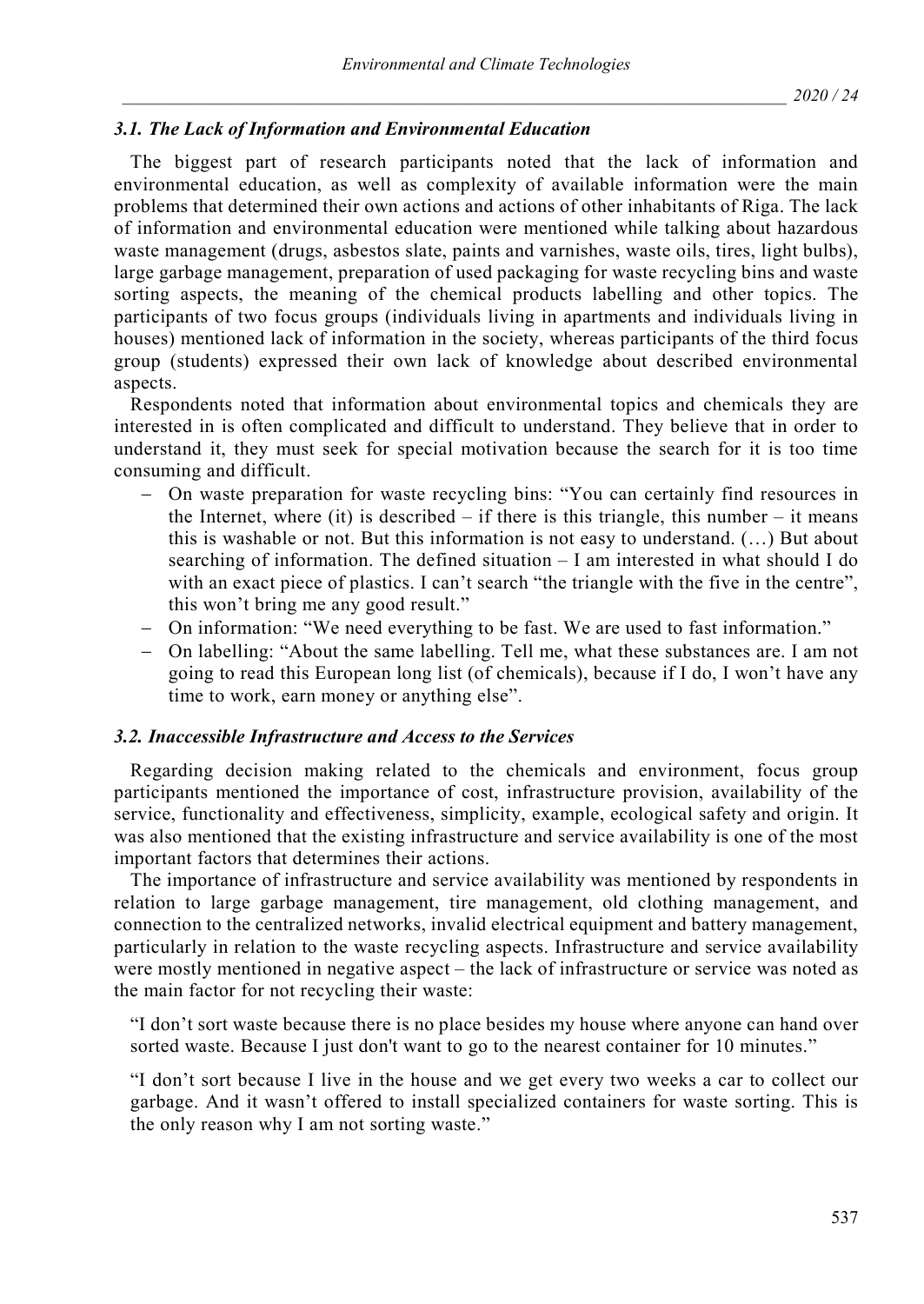It must be mentioned that respondents in all focus groups expressed a positive attitude towards existing infrastructure of used battery collection.

#### *3.3. Suggested Solutions for the Lack of Information and Environmental Education*

Participants of focus groups shared their thoughts on ways to improve the identified problems and offered possible solutions. Solutions for the improvement of public environmental knowledge and access to information are improved environmental education in schools, informative materials, and relevant applications for smartphones, advertisement and social campaigns. Each of these proposed solutions are described below.

#### *3.3.1. Environmental education in schools.*

The schools' impact on the level of environmental education of children and their parents was mentioned by respondents who have school-aged children. The respondents mentioned that they had a positive experience with environmental education at their children's schools. The competitions between school classes and lessons on the importance of waste sorting as well as proper hazardous waste (battery) management were seen as positive. Usually these activities get the whole family involved in various types of events and competitions and as a result not only the children but also their families learn about important environmental topics. Therefore, the improvement of environmental education in schools could improve understanding of environmental issues and promote environmental awareness in families and society overall.

One of the participants expressed an opinion regarding environmental education in schools:

"I would say that it has to be brought up in the generations. What schools do is the way how families are immediately influenced. If your child asks: "Mom, why don't you sort the garbage?", then… I think, that is a lot, because, let's be honest, it's difficult to reteach people. I think a lot in our society comes in with generation change".

#### *3.3.2. Informative materials.*

Informative materials are seen as a good way for society education. To make the informative material useful it should be placed in a suitable location, it must be easy to find, and it should contain a concise but comprehensive and clear information.

Respondents discussed the placement of informative materials in the environment as well as on the Internet. The participants of focus groups determined elevators, staircases, garbage container areas and public transport as suitable locations for informative materials in the surrounding environment. They suggested that it would be also useful to place informative materials in the working environment:

"That's my view of where people spend most of their time. Work, workplace, working environment. And that's about it. (...) Start with those places. And they are the places where you can change your habits in the long term".

Regarding Internet, the availability of informative materials was described as the most important factor. Many participants of focus groups mentioned that the materials available on the Internet are difficult to access. The idea of disseminating informative materials through social networks was considered. But in this case, the participants emphasized that information will be distributed only in that case if it has an attention-catching idea or it triggers an emotional response: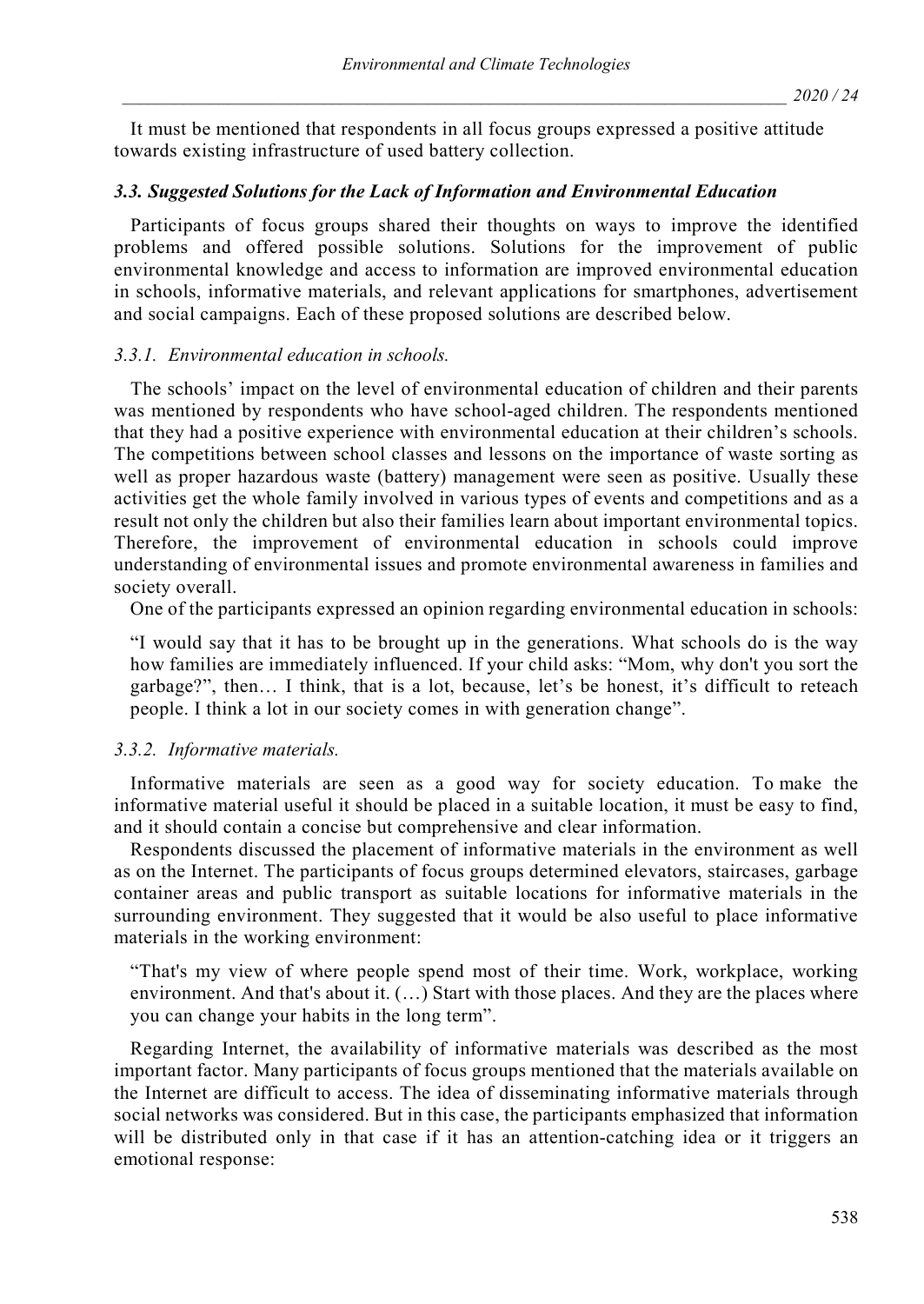"About posting it on Facebook, you really have to think of something that attracts attention, because there is a lot of advertisement".

"If it really grabs the emotions and the attention, then you just share, and it reaches many people."

## *3.3.3. Applications for smartphones.*

As a possible solution of promoting environmental education and reducing the lack of information, an informative application for smartphones was mentioned. Respondents indicated that a smartphone application might be a quick and easy way to receive reliable information. The possibility of using such applications was discussed in relation to chemical product labelling and chemical product composition, as well as waste sorting aspects:

"The same is about chemicals, if there would be such a trivial application, we all use those smartphones.  $(...)$  And to explain these trivial things in a simplified way. I think it would be enough if it explains, for example, the same chemical labelling. If there is a dead fish (symbol), then it is worse than if there is a triangle. Because a lot of people don't even know such things".

## *3.3.4. Advertisement and social campaigns.*

The participants of the focus groups discussed the influence of advertisement on people`s actions and choices. It was mentioned that advertisement can create a false impression of the norm and set a wrong example, especially in the use of chemicals. Respondents admitted that their actions were influenced by advertisements of washing and cleaning products, as well as the choice of chemical agents and their usage aspects, especially dosage. Certain advertisements can affect consumption and create a need for absolute purity – "sterility". This promotes the excessive use of chemicals, which negatively affects health, household wastewater quality and has an impact on the environment.

"We use chemicals unnecessarily; we don't need some of them at all – not for our skin, not for our hair, but just so someone could earn on this. (...) I think, it's separate science, a whole topic about cosmetics advertisement.  $(...)$ "

"Television advertisement shows you pouring from a bottle into a stopper, from the stopper – in the washing machine. This stopper is twice more the amount you need. Or the same with toothpaste: toothpaste is squeezed along almost throughout all of the toothbrush".

The respondents mentioned that advertisement and social campaigns can be used for society education in environmental topics, but in this way only a certain target audience could be reached. If the campaign has succeeded, it can make you evaluate your actions or choices and encourage you to change your habits or actions. Respondents admitted that advertising and social campaigns could be effective if it highlights the health effects of the wrong behavior. As a positive example of the impact of advertisement, respondents mentioned joint-stock companies of "Ceļu satiksmes drošības direkcija" (hereafter CSDD) social campaigns:

"Of course, an advertisement in the mass media. For example, CSDD (…). Their advertisement, they just enter the nation. Why the same can't be done?"

On the other hand, a different view was expressed on the restrictions on use of advertisement and social campaigns for public environmental education. In order for the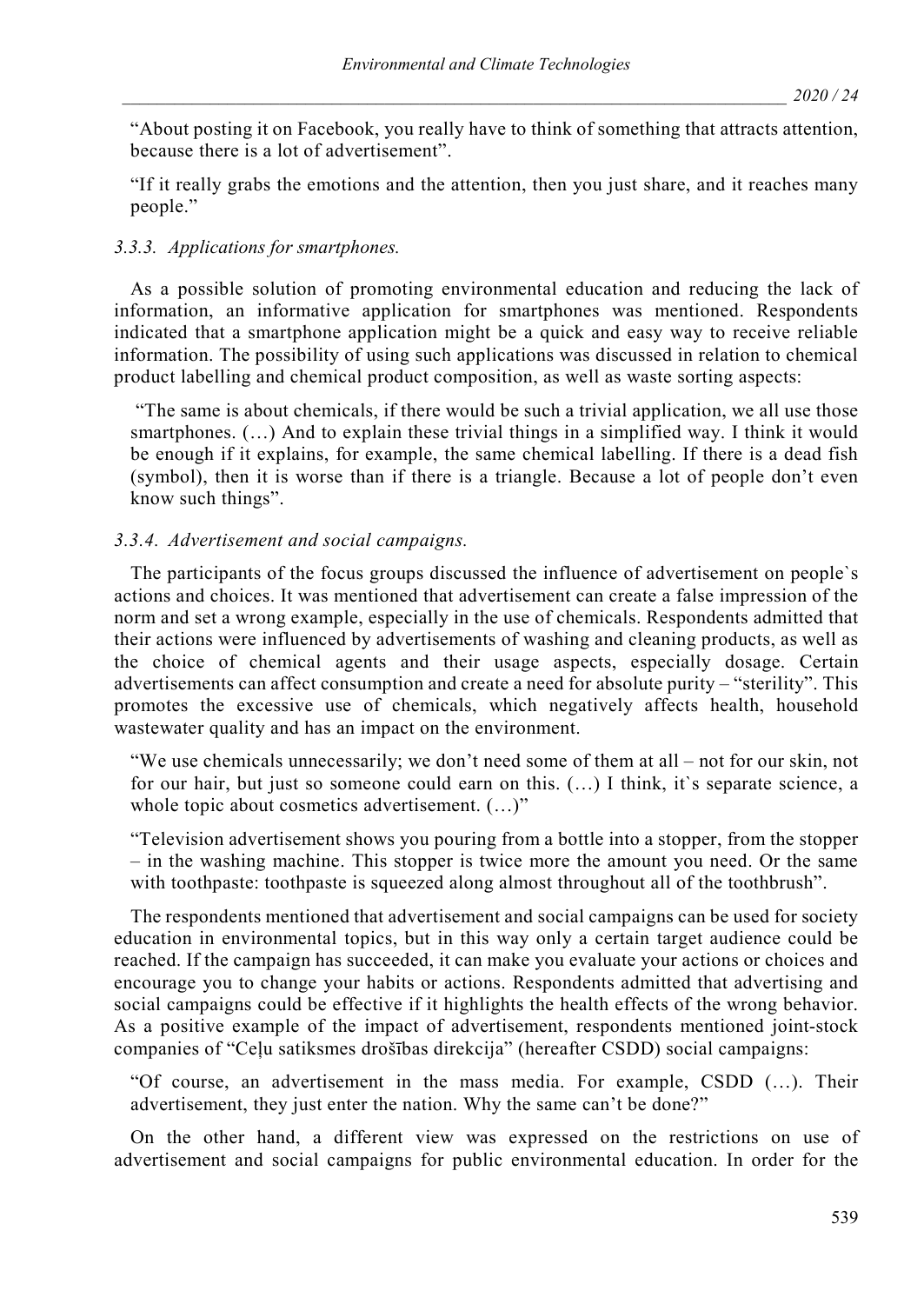advertisement to give the desired effect and change people`s behaviour, it is required that infrastructure or service is available:

"But again, the (advertising) campaign itself won`t change anything unless the same system changes, improves. You can advertise as much as you want, but if the person doesn`t have the (waste sorting) container, he doesn`t. He might feel even more offended, like, "What do you want from me?"

## *3.4. Suggested Solutions for Infrastructure Provision and Lack of Services*

Speaking of the possible solutions for infrastructure provision and access to services, the focus group participants identified two key solutions: the implementation of a packaging deposit system and provision of appropriate infrastructure or service. Each of them are considered separately.

#### *3.4.1. A provision of infrastructure or service.*

The respondents in all of the focus groups mentioned appropriate infrastructure (specialized waste sorting containers) or service (the provision of an appropriate service by the waste manager) provision as the main factor that determines the motivation for waste sorting. All focus groups mentioned this factor as being very important and even decisive for waste sorting.

"If it was assessable (to sort waste), I think that much more people would do it. It is not difficult to put a glass jar in a separate bag".

"One of the things I really try to do is to sort glass, cardboard and sometimes also plastic. And for our yard, for several block houses, the number of waste containers was reduced. At the beginning we had a whole group of containers for two houses, and now we have the same group on four or six houses, they are emptied at the same frequency or even less frequently. And we have a result that most of the week those containers are full. If I do sort the waste, where should I leave it?"

"Must I really search of a place for waste sorting? Because it was somewhere for a moment, then again it isn't. (...)I really think if it (the container) was somewhere closer to home, it would be much easier for me to persuade everyone else to do such simple things".

However, a part of the respondents (mainly those living in private houses) are more motivated and do waste sorting despite the fact that this service is not provided by waste management company. They export sorted waste to the waste sorting fields. These respondents also expressed their dislike of the waste sorting service available at waste sorting fields:

"I sort waste at home. I have the possibility to sort glass, plastic and cardboard at home, (…) so I collect them (fractions). And then I transport them, (…) to the landfill. So, I go to the landfill and there it begins: "You know, boy, we can't sort this out". Because I have put it all in one bag at home, they put it on the sorting line. I put cardboard, all what is allowed, paper, tetrapacks. I go to the landfill and there: "You know, this one can't be thrown here because you must put it in that container, but this you must put in the other container", so, you have to sort it all one more time. (…) The principle is that I can't only transport the waste and give it to them. No, I have to sit down and do the waste sorting again. Interesting system".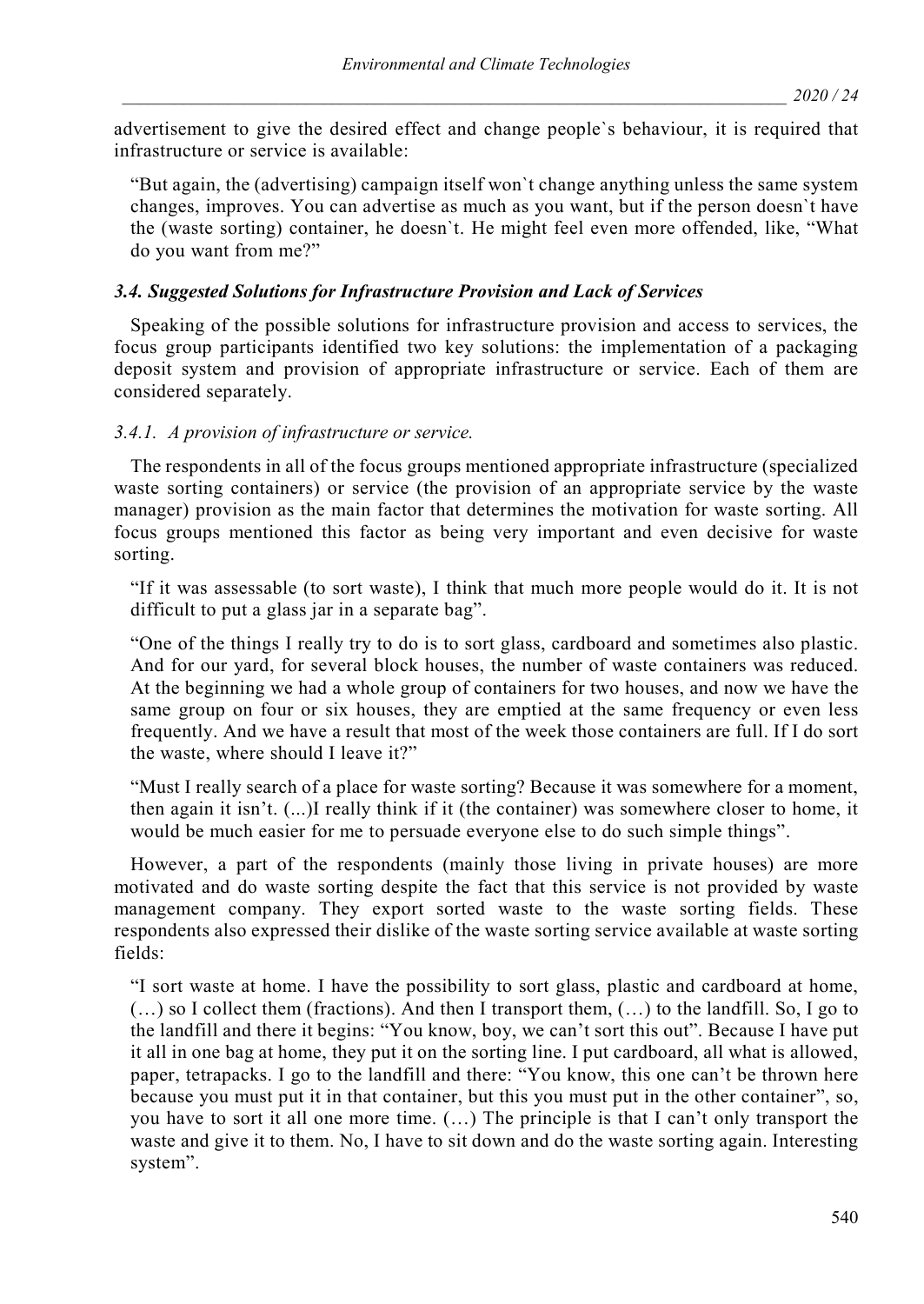## *3.4.2. Packaging deposit system.*

The offered solution of waste sorting problem and motivation to start sorting waste could be the implementation of packaging deposit system. The respondents support the packaging deposit system implementation and they mentioned that this system could motivate a lot of people to start waste sorting, especially social groups with lower income. Respondents also expressed the view that the implementation of a packaging deposit system could also partially reduce environmental pollution problems by reducing waste.

"I find it very motivating when you just can hand over plastic or glass bottle and get some money. (…) And, for example, if there are those people who are not so conscientious and who will throw bottles in the common trash bag, then (…) those people whose only form of income is to pick up the bottles and so, they will do that. They will do that and earn money – very beautiful".

Some doubts on the implementation of a packaging deposit system were expressed as well. A respondent thought that it would put a strain on socially vulnerable groups, such as seniors:

"My grandmother's pension is 270 euros and she will feel it. I won't feel it (the implementation of deposit system), but she will, and I think, this will be a little problem. (…) Because she counts every cent. I doubt she will carry a whole bag of trash to the shop to transfer to the deposit system".

Another opinion stated that seniors are a group of people that have experienced a successful waste sorting system and therefore are more likely to participate also in packaging deposit system:

"I think this is not a problem for the older generation. In Soviet times everyone did that (waste sorting). The wastepaper was handed over, the empty bottles and the metals were handed over too. The Soviet system was all worked out and so I think for the older generation it should not be such a big problem".

## **4. DISCUSSION AND CONCLUSION**

Environmental awareness has been a subject discussed before [16], [19], [20]. Our results show that people feel that their lack of environmental awareness is the cause of their environmentally unfriendly decisions and actions. Education, family status and age are positively related to environmental knowledge [2], [16], [17], meaning that people who are older and more educated are more environmentally aware, which confirms our findings. The young generation is believed to have the power to impact policies and future decisions [21], and previous studies show that they are motivated and solution-driven towards environmental issue management [19], [22], however, in our study all of the respondents in students group did not do waste sorting because the infrastructure was not assessable, which contradicts the results of other studies where students and young people are the most environmentally conscious group. In our study respondents who live in houses, were extra motivated to sort their waste, collect it at their houses and then bring them to the sorting fields. This calls for more research to find out whether environmental behaviour differs between people with different accommodation type.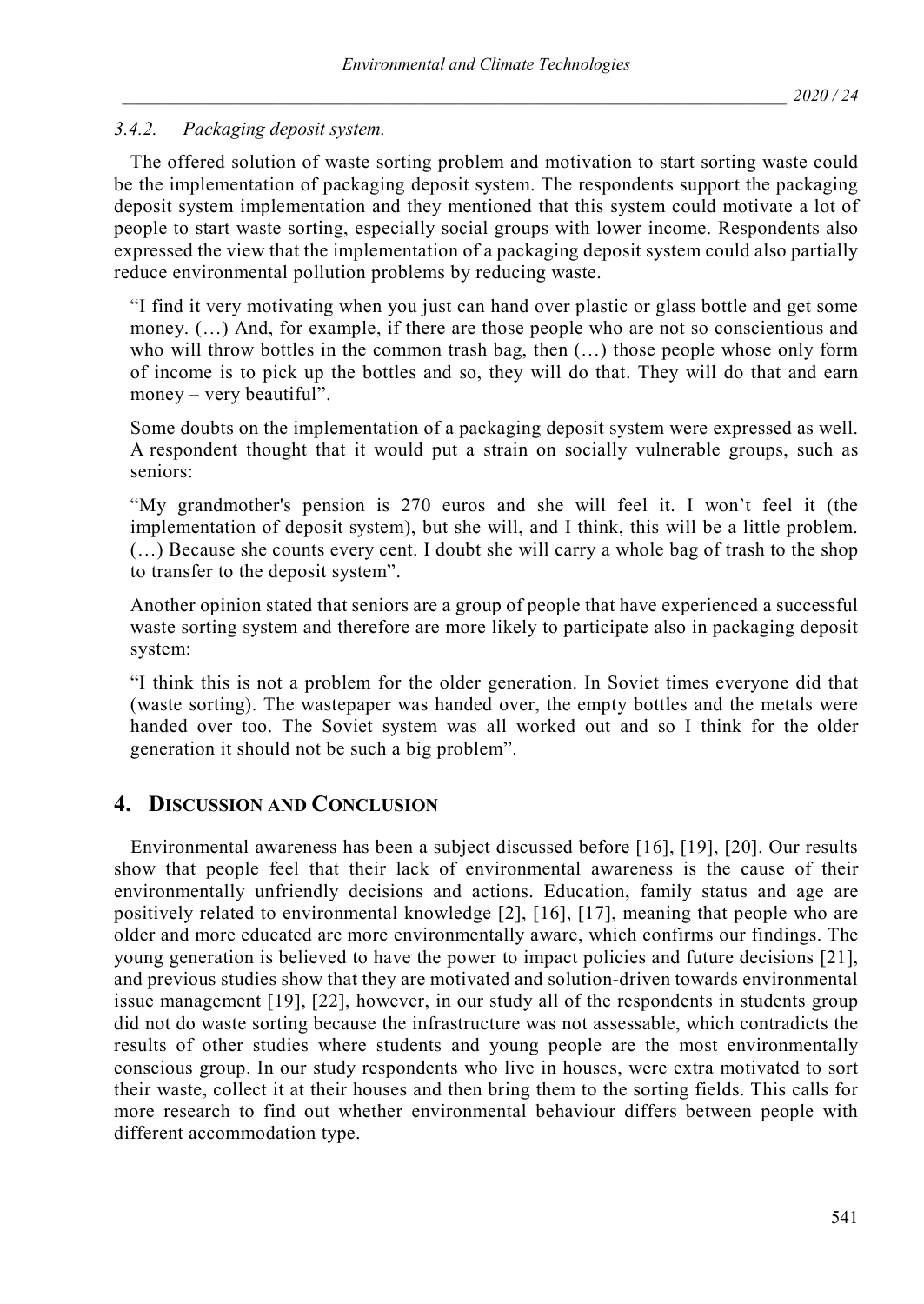The attitudes, knowledge and opinions about environmental issues have been studied before [16], [19], [22], as well as the most effective ways of tackling them [4]. Investing in research and development to find technological solutions (35 %) and introducing heavier fines for breaches of environmental legislation (34 %) are mentioned as the top two options by Europeans, while "providing more information" ranks as the fifth (28 %). The role of an individual for environmental protection such as waste recycling or cutting down on single use plastic, buying more local products, cutting down on energy and water consumption is an important indicator of public readiness for environmental problem management. 76 % of respondents from Latvia agree that they as individuals can play a role in protecting their country`s environment, which ranks as one of the lowest in Europe [20].

The information that promotes potential solutions to overcoming environmental issues can trigger a pro-active behaviour rather than messages that just stress the importance and the weight of the problems therefore the information frame that is being delivered to public, must include some doable solutions. It is also studied that the frame of information plays a crucial role in whether or not an action will follow after the information reaches a person. Socio-economic factors influence this greatly [23]. This goes hand in hand with our results, since respondents expressed that the information must be tailored to their needs – it must draw attention, give emotions and make them evaluate their behaviour. The low level of information, the misunderstanding of it and lack of knowledge indicates the need of an efficient information provision strategy. In a study on exploring energy-efficient household product buying out of all studied influencing factors, it was concluded that knowledge has the strongest impact on buying intention  $(\beta = 0.486; p-value < 0.001)$  [24], which emphasises the importance of knowledge.

The results of current research show that the lack of information is an actual problem not only regarding environmental aspects, but regarding chemicals in households too. Respondents have noticed that information about chemical product`s composition and labelling is difficult to understand and is complicated. Other researches showed that available information can influence the choice of households' chemicals and people without specific education have lack of knowledge about labelling of chemical products [25], [26].

One of the main topics that emerged was regarding waste management and recycling. Growing amount of waste is seen as the most important environmental issue in Latvia, based on the data of "Parlemeter of 2019" [21], which aligns closely with opinions expressed in focus group interviews. People that are dissatisfied with the waste management system in their area are more likely to suggest governmental involvement as a solution to these problems [27] – and since the perceived role of an individual for environmental protection in Latvia is one of the lowest in European Union [20], also in our case people are not willing to do more as individuals rather they expect the government to manage the issues regarding waste management and recycling issues.

Access to services surely is important and affects people`s behaviour. Respondents that have the opportunity to recycle (have bins near their homes) are more likely to do so. Studies show that infrastructure plays an important role in shaping environmental behaviour and if investments in infrastructure are made, individual environmental behaviour greatly changes [17]. This is also true in our case, since respondents expressed that they would recycle if waste sorting bins would be in their near surroundings.

An application for smartphones was mentioned as a good way for the user to access information about the composition, dosage and other information on the chemical product. An application is made by EU LIFE project "AskREACH" called "Scan4Chem" and currently it is in the process of implementation and is expected to be translated in Latvia as well, but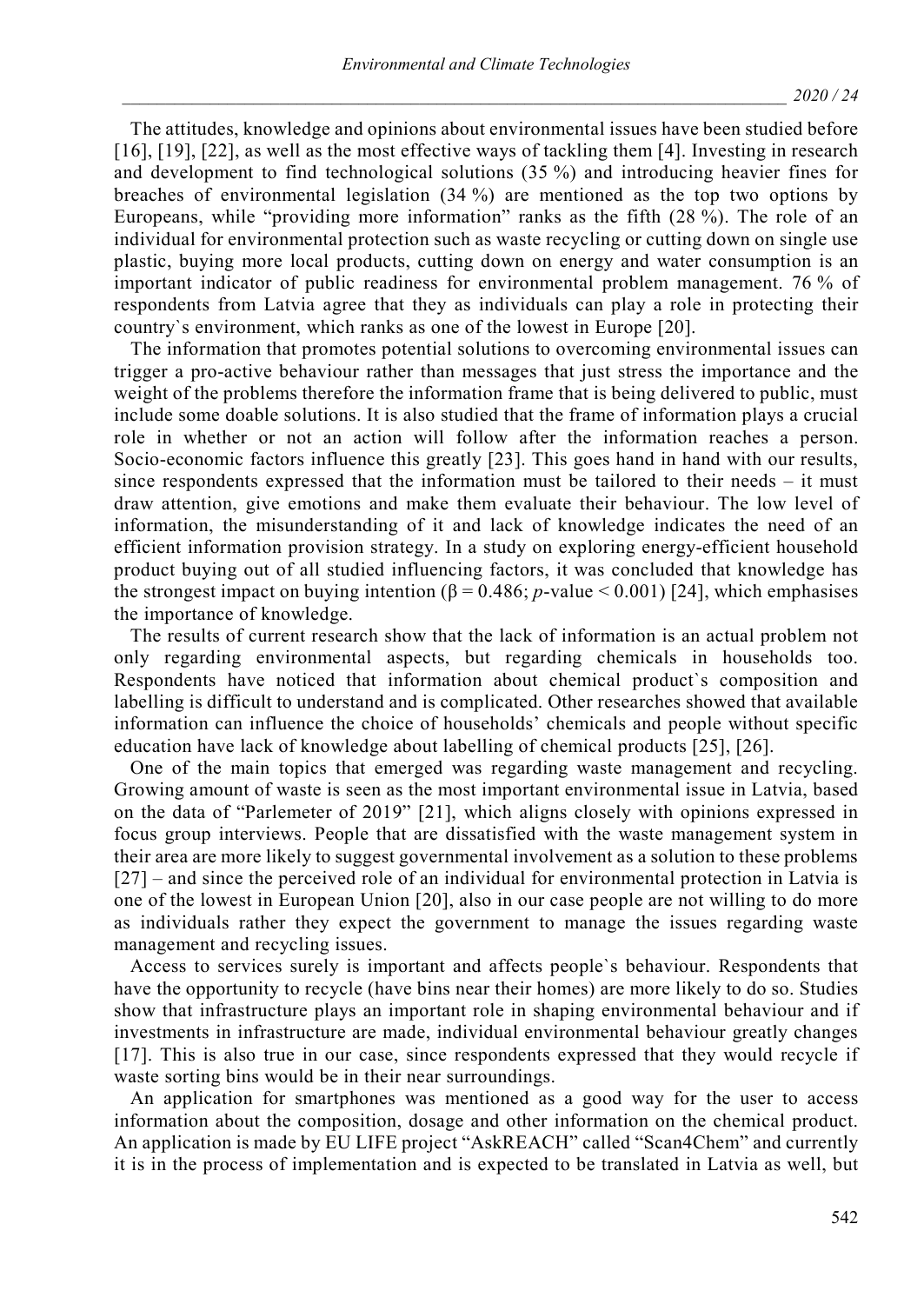the limitation is that "consumer product like toys, clothing, furniture and electronics can be checked for SVHCs in them. Product groups that have an ingredient list, like food, cosmetics and household chemicals are not covered by REACH Art. 33" [28] meaning that this app resolves the issue only partly. Our respondents noted that an app would be a great way to get information on everyday products, as well as cosmetics and even recycling suggestions/tips.

Another research was conducted in United Kingdom in 2010 [29]. The research described people's behaviour of waste sorting in households and focused on factors that complicate waste sorting. The results showed that one of these factors was time and effort and it was determined as important factors to make people continue waste sorting [29]. In the current study the results have been similar: respondents have mentioned a simplicity as a factor that usually determine people's actions and behaviour according to waste sorting. If respondents needed to do some additional activities to manage waste sorting in household, they were more likely to stop sorting, but if the required infrastructure was available, the respondents were more likely to continue waste sorting.

The results of current research present that lack of information and environmental education, as well as availability of relevant infrastructure or service was determined by respondents as the main problems regarding chemical pollution and environmental management. The similar results were obtained in another research, where simplicity, convenience and information were determined as important factors for waste management behaviour in households [30].

Easily assessable, simple and trusted information resources are necessary to clarify properties, usage, storage and destruction of households' chemicals. Increased awareness of public regarding household chemical usage and appropriate and available education for different public groups is essential too. The collaboration between representatives from science, educational system (universities, schools), governmental institutions (ministries, agencies, etc.) and non-governmental organisations is needed to increase public awareness regarding environmental issues with focus to inappropriate chemical usage and consequences that follow. It should be mentioned that the exploration of other environmental factors, for example, indoor air, could offer more value and can be considered as a topic for future research.

#### **ACKNOWLEDGEMENT**

This work has been supported by Rīga Stradiņš University grant for the Institute for Occupational Safety and Environmental Health within the project "Exploring Causes, Effects and Possible Solutions for Chemical Pollution in the Environment: Citizens' and Experts' Views"

#### **REFERENCES**

- [1] Miller T. G., Spoolman E. S. Living in the Environment: Concepts, Connections, and Solutions, 16th edition. Belmont: Brooks/Cole, Cengage Learning, 2009.
- [2] European Commission, Directorate-General for Climate Action. Special Eurobarometer 490. Climate change. Brussels: Publications Office of the European Union, 2019.
- [3] European Commission, Directorate-General for Internal Market, Industry, Entrepreneurship and SME's. Special Eurobarometer 456. Chemical safety. Brussels: Publications Office of the European Union, 2017.
- [4] Weiss T. F., *et al*. Chemical Pollution in Low- and Middle-income countries. Eawag: Swiss Federal Institute of Aquatic Science and Technology, 2016.
- [5] Madu C. N. Environmental Planning and Management. Imperior Collage Press, 2007.
- [6] Antweiler W. Elements of Environmental Management. University of Toronto Press: Toronto Buffalo London, 2014.